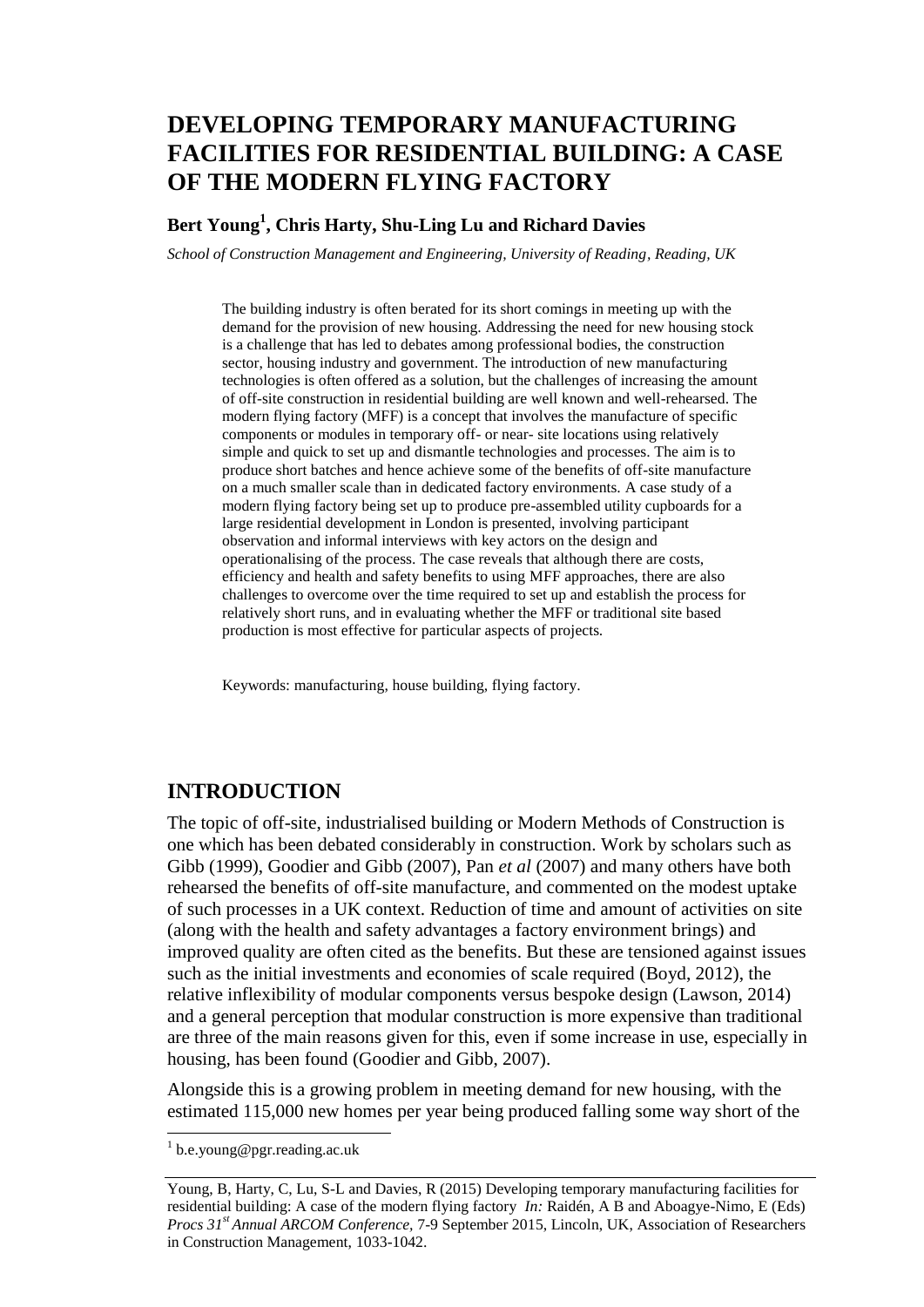estimated requirement of 260,000. There are an estimated 2.6 million 'concealed households' in the UK - defined as separately identifiable family units but which do not have separate facilities. The scale of the problem is continually growing with an increasing population and growing gap between supply and demand. Increasing the use and scale of off-site manufacture is heralded as one solution to address this, but despite its benefits, this remains a significant challenge.

This paper describes a case study piloting a form of off-site manufacture which realises some of the benefits of off-site but at a smaller scale, with more flexible and temporary facilities - the Modern Flying Factory. It is part of a Technology Strategy Board funded project led by Skanska UK, one of the UK's largest contracting organisations. Specifically, this case concerns the development and production of utility cupboards - pre-assembled units containing the electricity switch board, boiler, washing machine and related services which can be then installed on site in one go. The housing project is a large residential development in south London. The aim of the paper is to report on the instigation and development of this modern flying factory, and to shed light on the practical challenges that emerge from this process.

## **MODERN METHODS OF CONSTRUCTION (MMC)**

There are a number of related and interconnected terms used to describe the production of building components or sections away from the building site. Pan *et al* (2007) describes how early discussions of 'prefabrication' have moved through 'offsite fabrication' to 'off-site manufacture' and most recently MMC. Although there are important variations in terms of types of MMC (for instance component or volumetric) for consistency we use MMC in this discussion.

Despite the attractiveness of offsite technologies, in term of process benefits and economic impact, both the nature and the scale of innovation in the UK house building sector are conservative in comparison with other countries (Hooper, 1998). The Barker report (Barker, 2004) specifically identifies increasing the use of off-site and addressing the barriers to the take up of MMC as vital to addressing the UK's housing shortage.

Modern Methods of Construction (MMC) as defined by Gibb (1999) is a process that incorporates prefabrication and pre-assembly. The process involves the design and manufacture of units or modules, usually remote from the work site, and their installation to form the permanent works at the building site. It is a project strategy that promises to change the orientation of the building process from construction to manufacture and installation. Benefits from using such technologies have been widely studied by (Gibb, 1999; Sparksman *et al*., 1999; Housing Forum, 2002; Parry *et al*., 2003; Venables *et al*., 2004) and they include reductions in cost, time, defects, health and safety risks, environmental impact and a consequent increase in predictability, whole life performance and profits. MMC are:

*"about better products and processes. They aim to improve business efficiency, quality, customer satisfaction, environmental performance, sustainability and the predictability of delivery timescales. Modern Methods of Construction are, therefore, more broadly based than a particular focus on product. They engage people to seek improvement, through better processes, in the delivery and performance of construction."* (Barker 33 Cross-Industry Group, 2006).

What makes MMC *"more broadly based"* than just prefabrication is the application of 'new production philosophies': an evolving set of methodologies, techniques and tools,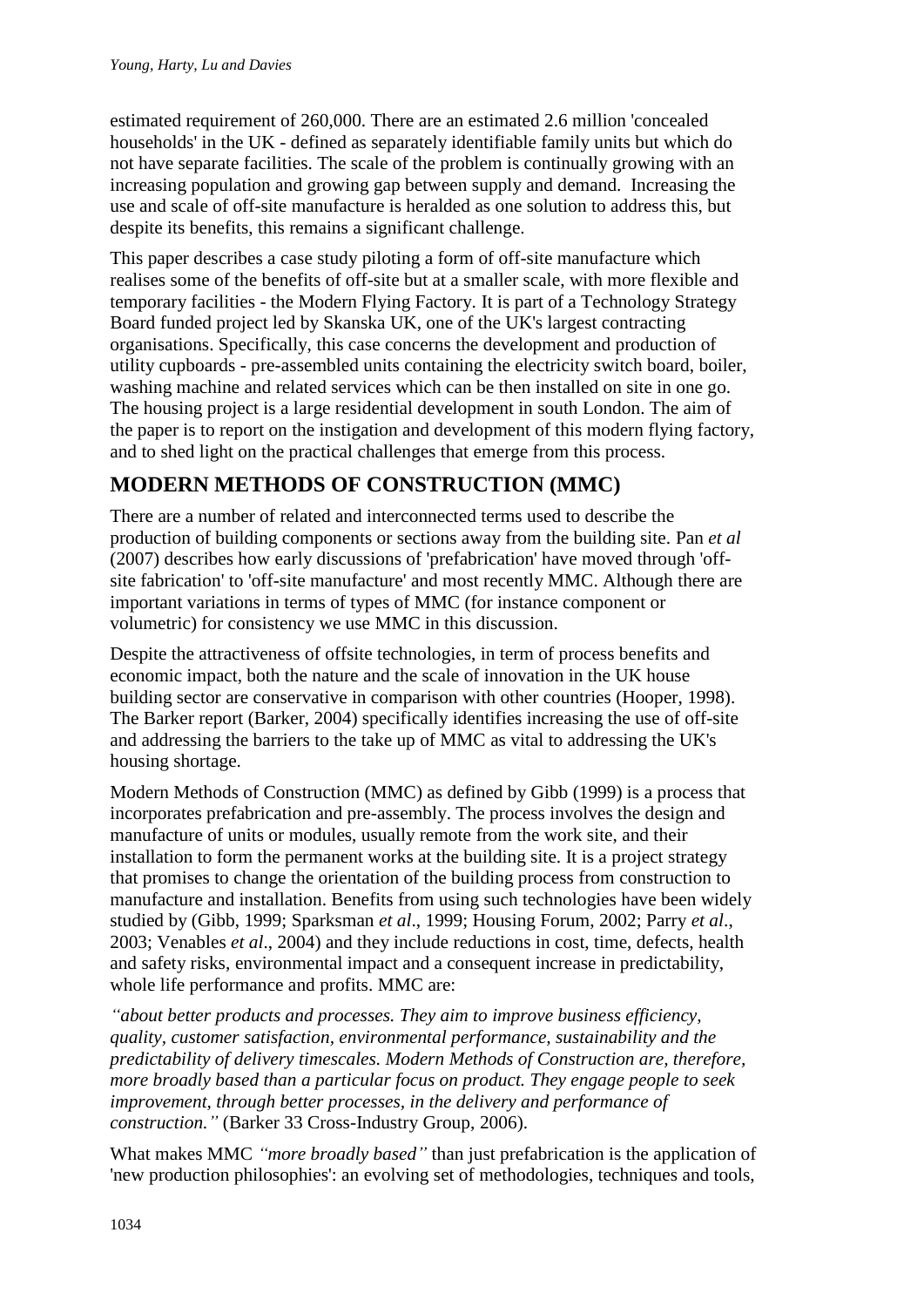the genesis of which was in the Japanese JIT and TQC efforts in car manufacturing that have since been applied to construction (Koskela 1992). The core of the new production philosophy is in the recognition of two distinct aspects of all production systems; (a) conversions; value adding activities and (b) flow; non-value adding activities; inspection, waiting, moving etc. (Koskela, 1997). Managing these activities (by optimising conversions and eliminating flow) can contribute to significant improvements in construction processes in modular housebuilding as measured by cost, time and sustainability indicators (Nahmens and Ikuma, 2011).

### **THE MODERN FLYING FACTORY**

The concept of the Modern Flying Factory (MFF) is positioned somewhere between full scale, permanent manufacturing facilities and traditional site based construction. It involves the use of a temporary, near site facility, which is used to manufacture or assemble components using relatively low-tech equipment, which are then taken to site. The first pilot for the project involved the manufacture of straw bale wall panels in a farm building for an extension to a school in Bristol which took place in the summer of 2013. The advantages of the MFF compared to a fixed prefabrication assembly are flexible short term leases on the space, low capital intensity in the production system, minimising transportation of volumetric components (and related energy reduction benefits), and the use of local materials and, where possible, labour. The main aim is to deliver the benefits of off-site factory assembly whilst overcoming the barriers of high capital investment and high transport costs. Skanska UK estimate this approach has the potential to deliver 30% shorter programmes, a 28% reduction in cost per square metre (as well as a more predictable build cost) and provide higherquality. This is because the structure is built in controlled conditions, removing the potential effects of bad weather and other on-site hazards, and speeding up the assembly of the building on site.

The MFF is similar in concept to Martinez *et al* (2013) 'flexible field factory' which seeks to addresses the same niche in the construction production system but via a mobile automated assembly plant based on a shipping container. The difference between flexible field factory and MFF is that the former is oriented towards frequently repeated tasks and proposes a relatively high degree of capital-intensive automation for that task on the assumption that sufficient high-volume projects would be available to move the field factory between. It is also implicit that the field factory would be deployed on-site. MFF is a more open system potentially applicable to any components or sub-assemblies except those that require significant capital investment.

The project-specific nature of MFF puts it within the analytical scope of Gann and Salter's (2000) project-based project framework in which the MFF can be seen as an integrator within a network, mediating between material and component suppliers and the construction site. The project-specific MFF is likely therefore to share many of the characteristics of construction project organising that have been shown to be challenging to the adoption of lean manufacturing concepts in general (Vrijhoef and Koskela, 2005) and for industrialised housing in particular (Höök and Stehn, 2008). For instance, in Höök and Stehn's (2008) research, construction workers in an industrialised housing production system had low motivation to consider built-in quality, continuous improvement and consideration of flow which was attributed to the prevalent construction project culture.

The fact that the MFF is embedded within a 'loosely coupled' (Dubois and Gadde, 2002) production system defined by a construction project presents both 'upstream'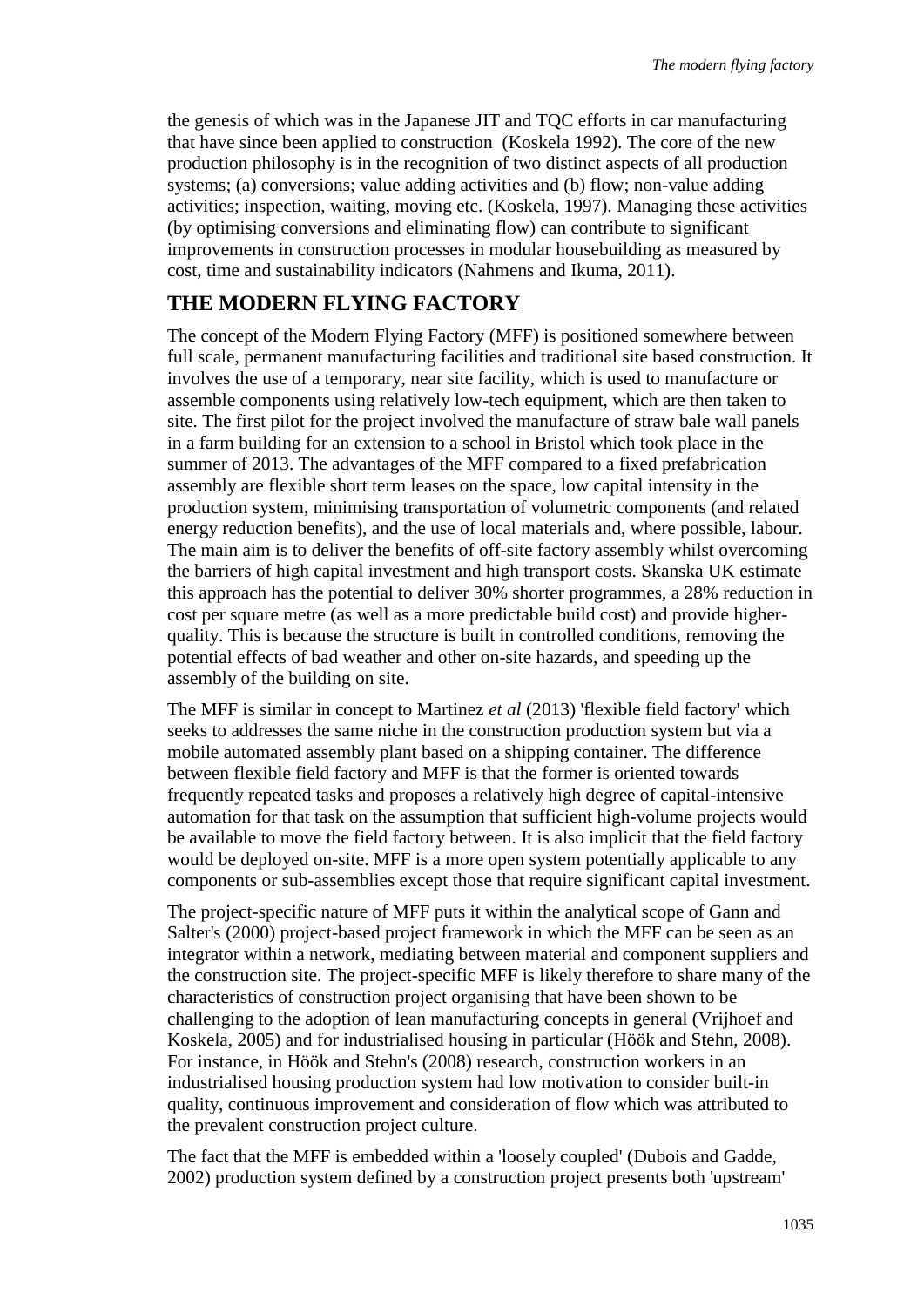and 'downstream' challenges. For example, by removing some elements of on-site work the overall project process will require some reconfiguration or re-sequencing. Conversely, the typical project processes in which work packages are often awarded close to construction might limit the amount of pre-planning and optimisation of the specific MFF. The case study and analysis follows the set-up and operation of the MFF in order to investigate these challenges in a real environment.

## **METHOD**

In line with calls for more connectivity between academic research and practice (e.g. Green and Harty, 2008; Stokes and Dainty, 2011) this case study involves collaborative co-production of both activities and data in a live setting. The research design is a longitudinal single case study overlapping with an ongoing action research programme (Brydon-Miller *et al*, 2003). The action research project consortium is led by Skanska UK and involves Modcell, the South West Manufacturing Advisory Service, the Building Research Establishment and the University of Reading. The findings reported here were developed primarily through the single case study. In that study the researcher spent time at the MFF during its set-up and during the manufacture of the utility cupboards. Non-participant observation of work processes, and the physical setting and products of the factory were supplemented by ongoing discussions and informal interviews with factory managers and staff and members of the action research team. Additionally the researcher performed a form of cross-case participant observation assisting action research team members with work study and also attended action research programme meetings and discussions. Overall, the case represents a detailed and finely grained account of the efforts involved in mobilising the modern flying factory.

# **CASE DESCRIPTION**

Before Skanska UK set up the MFF, the project consortium established the following criteria for the delivery of the MFF and the utility cupboards: (1) the location for the MFF must be no more than a distance of 20-25 miles radius from the residential development in order to achieve the full potential of the off-site construction facility; (2) the utility cupboard must be fit for purpose; (3) there must be strict adherence to sustainability requirements; (4) it must be economical and being able to reduce the construction programme time for the project; (5) the MFF must produce reductions in carbon dioxide emissions; (6) the setup and operation of the MFF must be achieved at a reasonable cost; and, (7) the MFF must be able to contribute directly or indirectly to the resolution of the UK housing shortage.

A total number of 855 utility cupboards are required for the residential development's first phase - 535 units to be constructed in the factory and 320 units to be constructed in-situ. The need for in-situ construction is due to variation in the spaces available in some of the apartments in the development. It was anticipated at the start of the builtout (in the second quarter of 2014) that the MFF at full production capacity would produce 20 units per week.

### **Process of the start-up and operation of modern flying factory (MFF)**

The initial findings identify two phases of set-up and operation. Each phase is described below.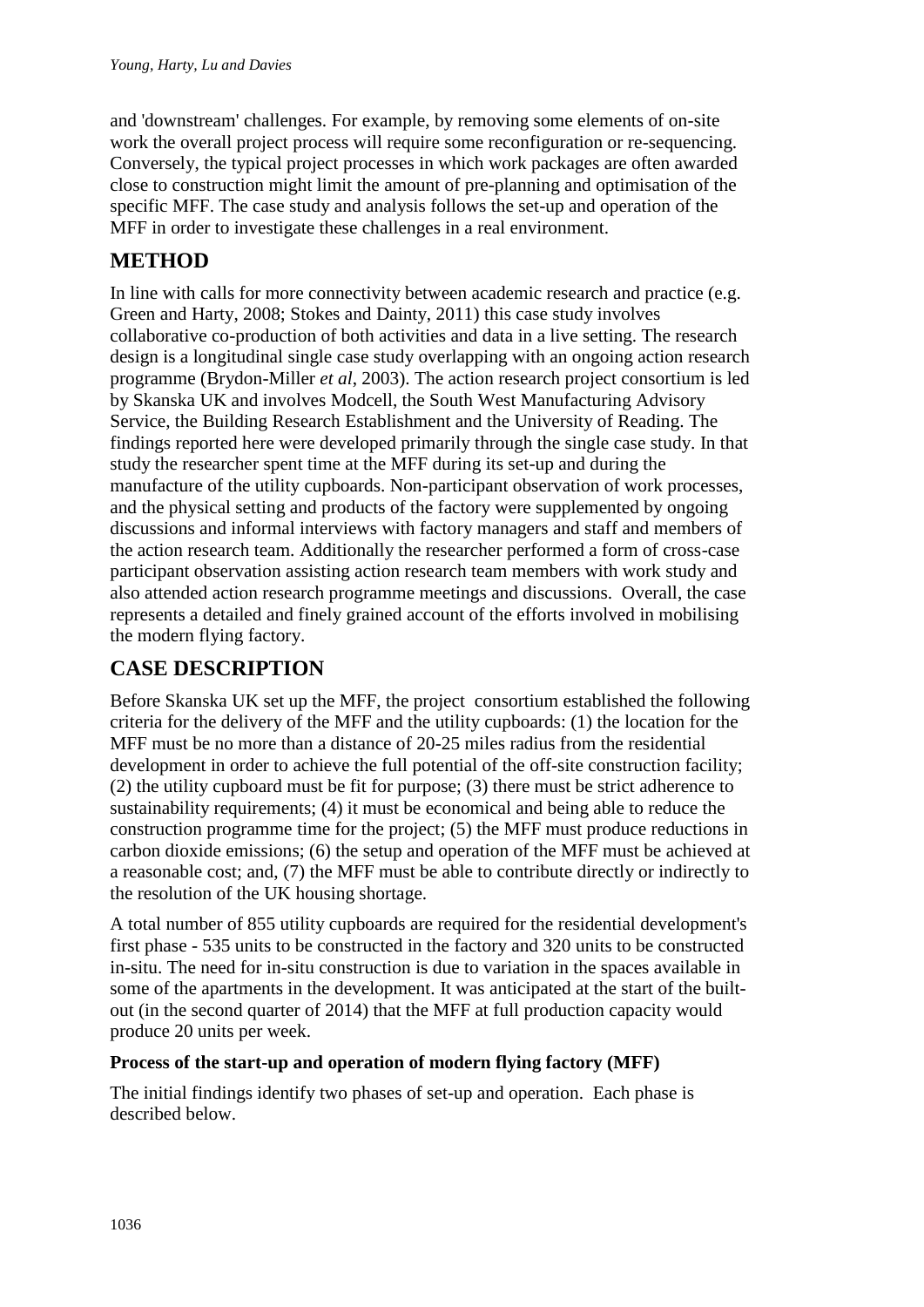#### Phase 1: Set up of the modern flying factory (MFF)

This first phase was to set up the MFF. The choice of a factory location / space was a warehouse space adjacent to the builder's off-site manufacturing factory in Slough. Further, the factory was located within 25 miles of the housing development site. The proximity to the residential development site would reduce the cost of transportation and also have a significant reduction in carbon dioxide emission from the trucks that would be involved with transporting the final products (the utility cupboard) to the construction site (an important sustainability factor).

Phase 2: Manufacturing / production of the utility cupboards

The second phase, the manufacturing / production of the utility cupboards consisted of two stages: constructing the cupboard, and installation and construction of the internal fixtures. Each stage is discussed in detail below.

#### *1. Constructing the cupboard*

The construction of the cupboard can be divided into six stages, including delivery of the metal frames to the factory (activity 1-1), fixing of boarding to the back of the metal frames (activity 1-2), boarding to the top and sides of metal frame (activity 1-3), plaster boarding (activity 4), plaster board fix to the front edges at the top and sides of the cupboard (activity 1-5), and taping and plastering of the cupboard (activity 1-6). Finally, a completed cupboard ready for the installation and construction of the internal fixtures.

#### *2. Installation and construction of the internal fixtures*

The installation and construction of the internal fixtures consisted of five subprocesses: fixing the electrical conduits (activity 2-1), installation of the water retainer and distributor with heat exchanger (HIU Unit) (activity 2-2), installation of the water pipes for the cold and hot water system (activity 2-3), fixing of the electrical switch board, electrical units and sockets, and heat reclamation unit (MVHR) to enable electrical installations (activity 2-4); and installation of telephone box, satellite box and the TV cable points (activity 2-5). Finally, a completed utility cupboard in the factory is ready for transportation to the site.

## **INTERIM FINDINGS**

### **Key challenges of the set-up and operation of modern flying factory (MFF)**

The initial findings indicate that there are a number of challenges to the setup of a modern flying factory (MFF) and the manufacturing / production process subsystems such as utility cupboards. These are less to do with internal processes within the factory itself, but more the interdependence between the MFF, supply chain and wider project activities. These key challenges are discussed in more detail below.

#### *1. Material procurements to specification*

Acquisition of materials and components to specification for utilisation in constructing the utility cupboards caused a number of specific problems as specification details were not adhered to by manufacturers and suppliers. The non-compliance to specification led to the following problems encountered during the manufacturing process.

First, the metal frames supplied for starting the process were painted in 'black' instead of the specified grey colour (activity 1-1). The rework of repainting the metal frame in black incurred extra person hours and led to a slow-down of the production speed. A further planned improvement is to move from metal to wooden frames which do not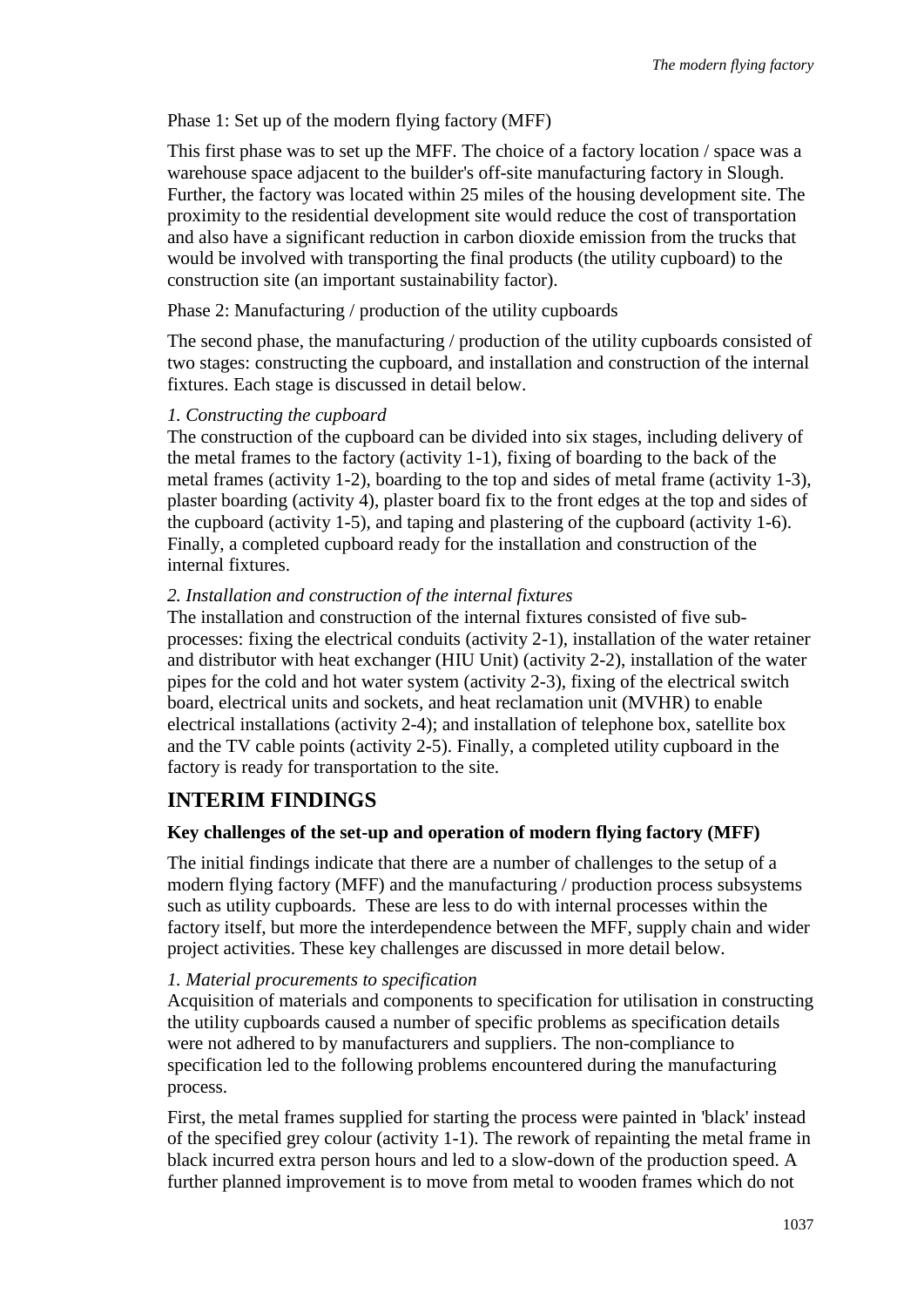require painting. Second, four 12 mm diameter holes at the base of the supplied metal frames were incorporated into the design to be used as the stabiliser and also to create space between the metal frame and the concrete floor during assembly (activity 1-3). These holes were either not in place, or they were incorrectly placed requiring rework and adaption.

Third, the pre-drilled holes in the plywood boards supplied for the top of the cupboard were not correctly placed for installing pipes for the water retainer and distributor with heat exchanger (HIU unit) (activities 2-2 and 2-3) and the vents for the heat reclamation unit (MVHR unit) (activity 2-4). Finally, the plaster boards used were initially not cut to the correct dimensions. This occurred as a result of an error from the initial drawings and specification obtained from the consultants who did not take into consideration the thickness of the plywood board at the back of the cupboard would extend into the internal part of the metal frame. This thickness should have been deducted from the width of the plaster board during the initial drawings and preparation of the specifications and before ordering the plasterboard. On discovering this error, corrections could only be effected by reducing the plaster board after boarding the plaster board to the metal frame. Further, reducing the plaster board created a lot of health and safety issues from dust emissions into the factory. It was time consuming, as it slowed down production speed from the recruited 2 person gang fixing the boards.

What these examples show is the large number of small but significant details that need to be considered in order to achieve productive assembly in the MFF. The overall vision of the approach is to achieve manufacturing levels of productivity but in a temporary factory with low capital costs. These numerous examples of 'on-site' problem solving (although the site here is the MFF) highlight the conceptual issues of how to characterise the early phases of assembly of the cupboards. The process could be considered as an advanced from of site-work in which the repetition and the factory environment allows for quicker refinements of the product and process and the sharing of those refinements. From a manufacturing perspective, the phase of work described in the case study contains many examples that might be seen as inefficiency and waste in the process but might be more usefully to be thought of as a prototyping phase to develop a new product, and solve these myriad small issues before full production.

Selecting the appropriate logic would have implications for the development of the MFF concept and the way it is embedded in the broader construction system. These examples also highlight the interconnectivity of the MFF and its reliance on a design and material supply chain that is unused to designing products for assembly or supplying materials and components to the required level of accuracy. From the perspective of the MFF and optimisation activities, this shows how the supposed discrete activities of the factory cannot be separated from the wider supply chain, and that optimisation is necessary across the supply chain. This is not inconsistent with the principles of lean production, but does re-introduce issues of how to bring about changes outside of the factory environment. This is perhaps a new requirement for the MFF process, and shows how concurrent adaptation is required throughout the supply chain to mobilise the MFF effectively.

#### *2. Lack of storage space*

It was found there was a lack of storage space for the materials procured for the production process and for the finished utility cupboards. It was found there is a much greater challenge with the emerging requirement for a 'holding space' for finished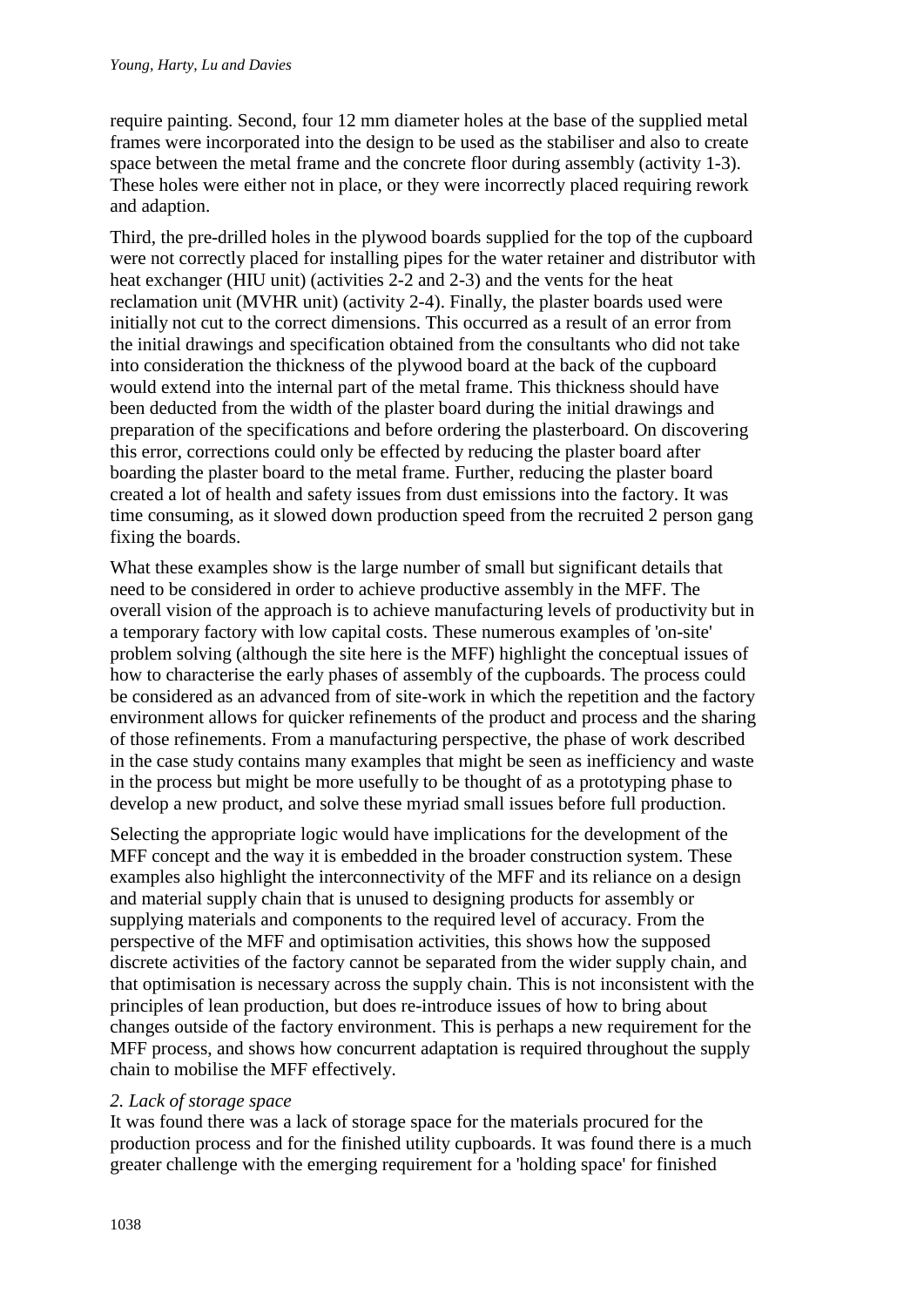utility cupboards that could not yet be taken to the residential project construction site. This was down to variations in the programme on site, and demonstrates the challenges of seamlessly connecting the MFF based production process, with the main construction activity on site.

In order to address this problem, a temporary space was created behind the builder's off-site manufacturing factory for storing the finished utility cupboards, supplied and unused metal frames, and most of the plywood and plaster boards. Storage is not a new issue for the builder but shows the need to develop ability to predict and model storage requirements in a number of scenarios. When faced with a choice of potential spaces, there is a need to balance the risk of over-crowding with the cost of spare capacity - in the case study, the location of the MFF is close to the construction site, in this case, not more than a distance within 20-25 miles radius from the construction site near to the builder off-site manufacturing factory was fortunate.

Whereas the discussion of material specification above showed the interdependence between the MFF and the supply chain, this shows similar connectivity between the factory and the construction site. Although technically the production of the utility cupboards off-site was compatible with the broader project requirements, delays on the project caused the factory to require storage, in lean terms a non-value adding flow.

#### *3. Factory manufacturing space constraints*

To reiterate, from the second quarter of 2014, production was anticipated to be at 20 units per week when the factory was at full running capacity. As of now (the beginning of the second quarter of 2015), production is at 15 units per week with a 17 person gang. It may be an unrealistic assumption to believe that the 20 units per week is achievable, because the factory manufacturing space is not large enough to accommodate more trades people and the factory is presently working extra hours including working most Saturdays and Sundays. This shows that there is exploratory work to be done to calculate the relationship between the process, available space in the temporary facility, and potential output levels, regardless of labour resources. This was an unanticipated problem when the 20 units per week were estimated.

Even this relatively simple process is reliant on numerous skilled trades in sequence, and this reveals two issues. The first is that the sequencing of skilled activities around a small component requires space as well as effective coordination. The second is that even a relatively simple process remains dependent on a range of skills, rather than being oriented to semi-skilled labour. This resonates with Höök and Stehn's (2008) assertion that a challenge for lean implementation is the existing pattern and landscape on on-site skills.

#### *4. Lack of skilled personnel and skilled technicians*

It was found that there was no skilled technical staff within the company near the MFF site that was conversant with the construction of the utility cupboard. As a consequence, sub-contracting firms were recruited for the boarding, taping and plastering of the cupboard. This was to ensure that there was strict adherence to specification details so that quality requirements were not compromised. However, getting these specially trained workmen when required at the factory was difficult to coordinate. Although this is by no means an unusual problem in site-based work, it does point to the need to consider the division of labour and sequencing of tasks carefully in a small-scale production process. Intermittent use of subcontracted trade operatives was necessary but prevents continuity in the process, and adds potential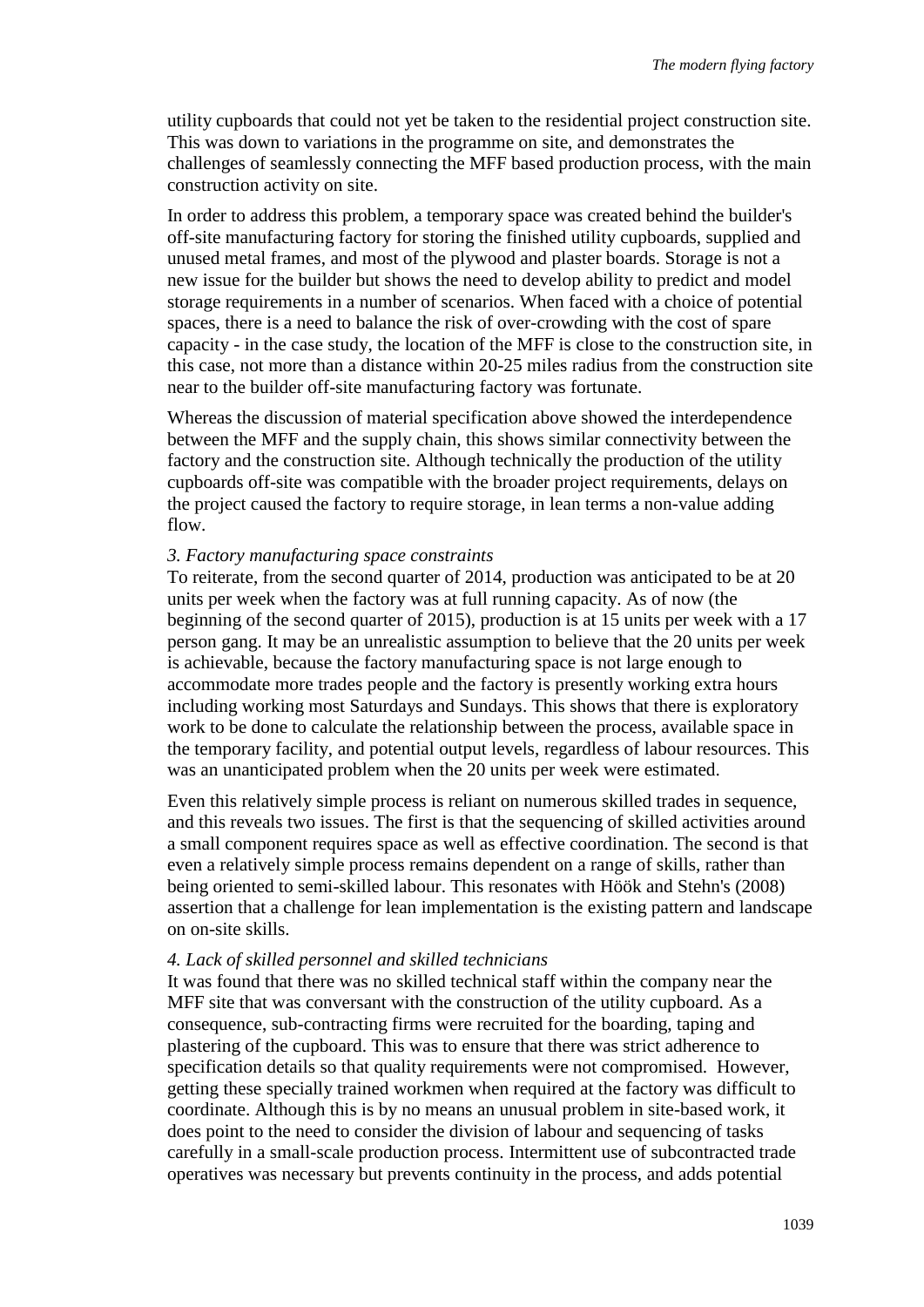delays, making it more difficult to develop a factory style continuous process rather than a more site oriented and disjointed set of activities.

The use of skilled trade operatives in the MFF is counter to the, sometimes implicit (Green and May, 2005), goals of de-skilling and multi-skilling for the workforce to reduce costs and increase flexibility. As in the spatial constraints', it also risks perpetuating the project culture and limiting the benefits that can be gained by the application of lean techniques as found by Höök and Stehn (2008). However, our observations also support their conclusion that the creativity and skill of construction trades workers represent a relatively untapped resource for continuous improvement if mobilised correctly.

# **DISCUSSION AND CONCLUSIONS**

This paper defined the MFF with other related topics such as MMC and offsite manufacturing with a clear distinction of the additional benefits and aims of the MFF which is to deliver the benefits of off-site factory assembly, while overcoming the traditional barriers of high capital investment and high transport costs and while also reducing carbon dioxide emission (keeping the environment sustainable) and speeding up the assembly of the building on site by reducing time spent.

Overall, as a pilot the on-going MFF can be seen as a success - the process is now more refined, production is flowing and if anything, it is the variations in progress onsite to enable installations that are the major issues being experienced. But the case is also instructive in terms of developing the concept further, in thinking through the MFF as an area for lean improvement, and in instigating more use of MFFs. There was perhaps an under-estimation of the complexity of the task, and this led to a longer period between setting up and reaching a stage where production was in full swing. Some of the details around potential capability, for instance in terms of numbers of units per week would have been difficult to accurately predict until the assembly process was tested. The final figure of 17 units per week is the MFF operating at full capacity, and this suggests that there is a complex relationship between required output, the 'scope' of the process and the size of the factory. But perhaps above all, the delays for installation on site show that careful consideration of what kinds of activities can be extracted from site, and relocated to a MFF is required. Although technically, certain aspects of site-based activities can be relocated to a factory environment, it is impossible (or at least was in this case) to isolate the MFF from broader interdependencies in the network, whether the supply chain, or the site-based project.

Finally, there is an interesting mix of issues experienced here, some of which are more related to on-site construction and others to factory style production. For instance the subdivision and coordination of labour was an issue - not unusual for construction work and related to the construction of the utility cupboards being reliant on a range of skills, rather than an automated, unskilled or semi-skilled process. Similarly some of the quality issues with components coming into the site could be attributed to the supply chains lack of readiness to provide components with the exact specification and adaptations required for the MFF process. But also issues such as the need for (and lack of) storage space, and the adaptations to the process such as incorporating the stabilizers to enable the cupboard to be moved along the factory as it was assembled are 'classic' production issues. The MFF was set up to sit somewhere between the full scale fixed factory and the building site, and is experiencing some of both in terms of getting up to speed.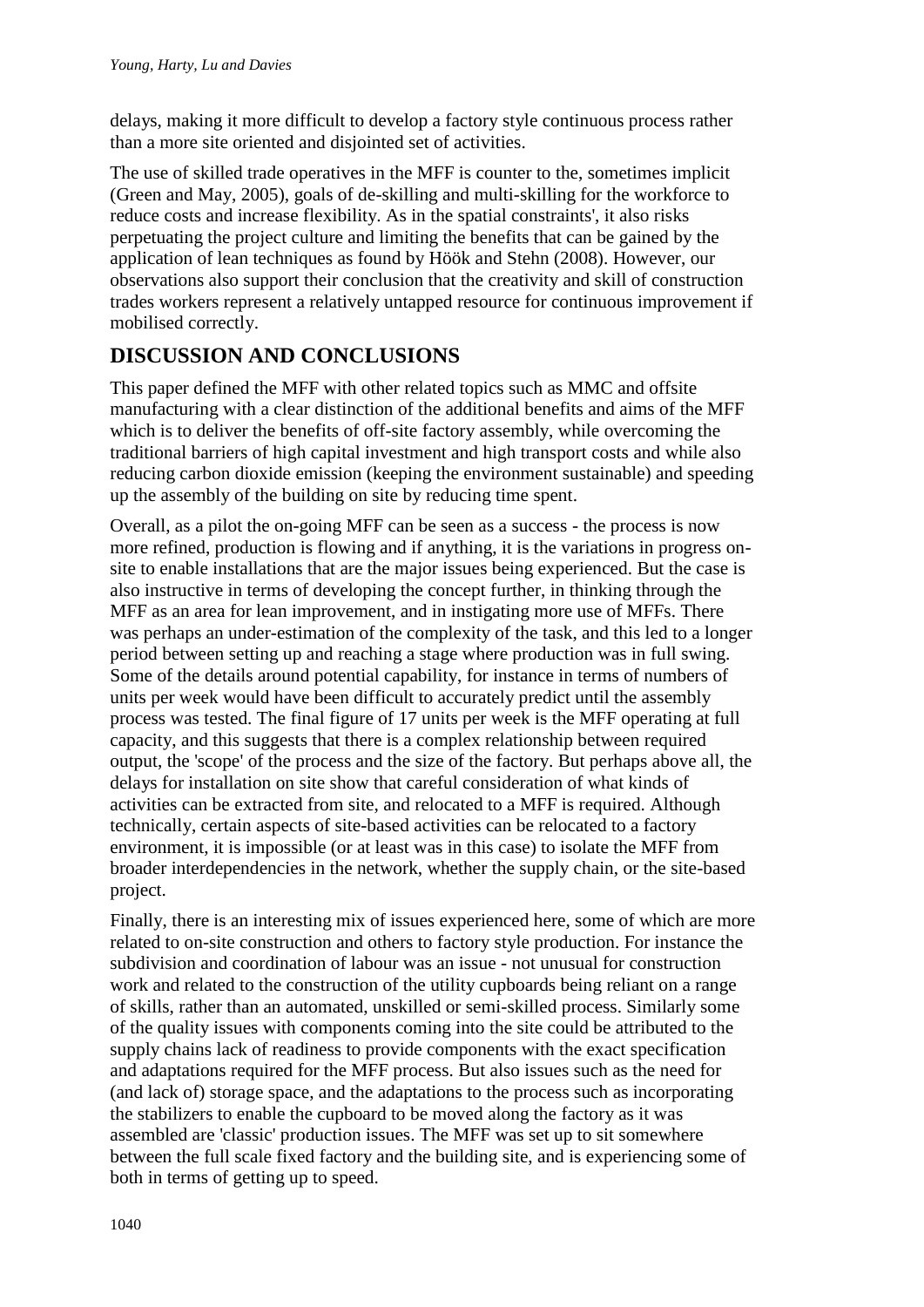Returning to Gann and Salter's (2000) model, the MFF can be positioned as an integrator in a network mediating between material and component suppliers and the construction site (or project). This provides perhaps an unintuitive insight where the factory performs a similar role to any other project based organisation, rather than functioning as a different type of organisation. It is not surprising then, that many of the challenges stem from this mediating and integrating role, rather than the continuous improvement of the factory process itself. A question for further exploration is whether this can be another part of the explanation for the lack of offsite use in construction projects.

The MFF offers a novel way to bring some of the benefits of MMC at much lower economies of scale. There will always be some process improvement required for any new activities but those experienced in this case were straightforward to rectify. There are also some new requirements in terms of supply chain expectations and quality to enable a smoother transition to full operation. But as proof of concept, the case here shows that considerable benefits can be realised with the MFF.

### **ACKNOWLEDGEMENTS**

The authors would like to thank our consortium partners for their involvement in this case, and especially Andrew Skinner and Sam Stacey of Skanska UK for their valuable input into the case study.

The research is part-funded by the Innovate UK's under the 'Rethinking the Building Process' programme: 'Near Site, Off Site - affordable near site assembly in Modern Flying Factories' (Project Reference: 101344).

### **REFERENCES**

- Barker, K. (2004*). Review of Housing Supply, Delivering Stability: Securing our Future Housing Needs. Final Report*, March, HM Treasury, London.
- Barker 33 Cross Industry Group (2006). *Modern Methods of Construction (MMC) for the Provision of Housing*: *Barker 33 Review - Recommendations*, Barker 33 Cross Industry Group, London.
- BIS: Department for Business, Innovation and Skills (2013). *UK construction: An economic analysis of the sector*, July, available online at: https://www.gov.uk/government/uploads/system/uploads/attachment\_data/file/210060 /bis-13-958-uk-construction-an-economic-analysis-of-sector.pdf [Accessed 14 April, 2015]
- Boyd, N., Khalfan, M. M., and Maqsood, T. (2012). Off-site construction of apartment buildings. *Journal of Architectural Engineering*, **19**(1), 51-57.
- Brydon-Miller, M., Greenwood, D. and Maguire, P. (2003). Why action research? *Action Research*, **1**(1), 9-28
- Dubois, A. and Gadde, L. E. (2002). The construction industry as a loosely coupled system: implications for productivity and innovation. *Construction Management and Economics*, **20**(7), 621-631.
- Gann, D. M., and Salter, A. J. (2000). Innovation in project-based, service-enhanced firms: the construction of complex products and systems. *Research policy*, **29**(7), 955-972.
- Gibbs, A. G. F. (1999). O*ff-site Fabrication: Prefabrication, Pre-assembly and Modularisation, latheronwheel*: Whittles publishing.
- Goodier, C. I. and GIBB, A. G. F. (2007). Future opportunities for offsite in the UK. *Construction Management and Economics*, **25** (6), 585-595